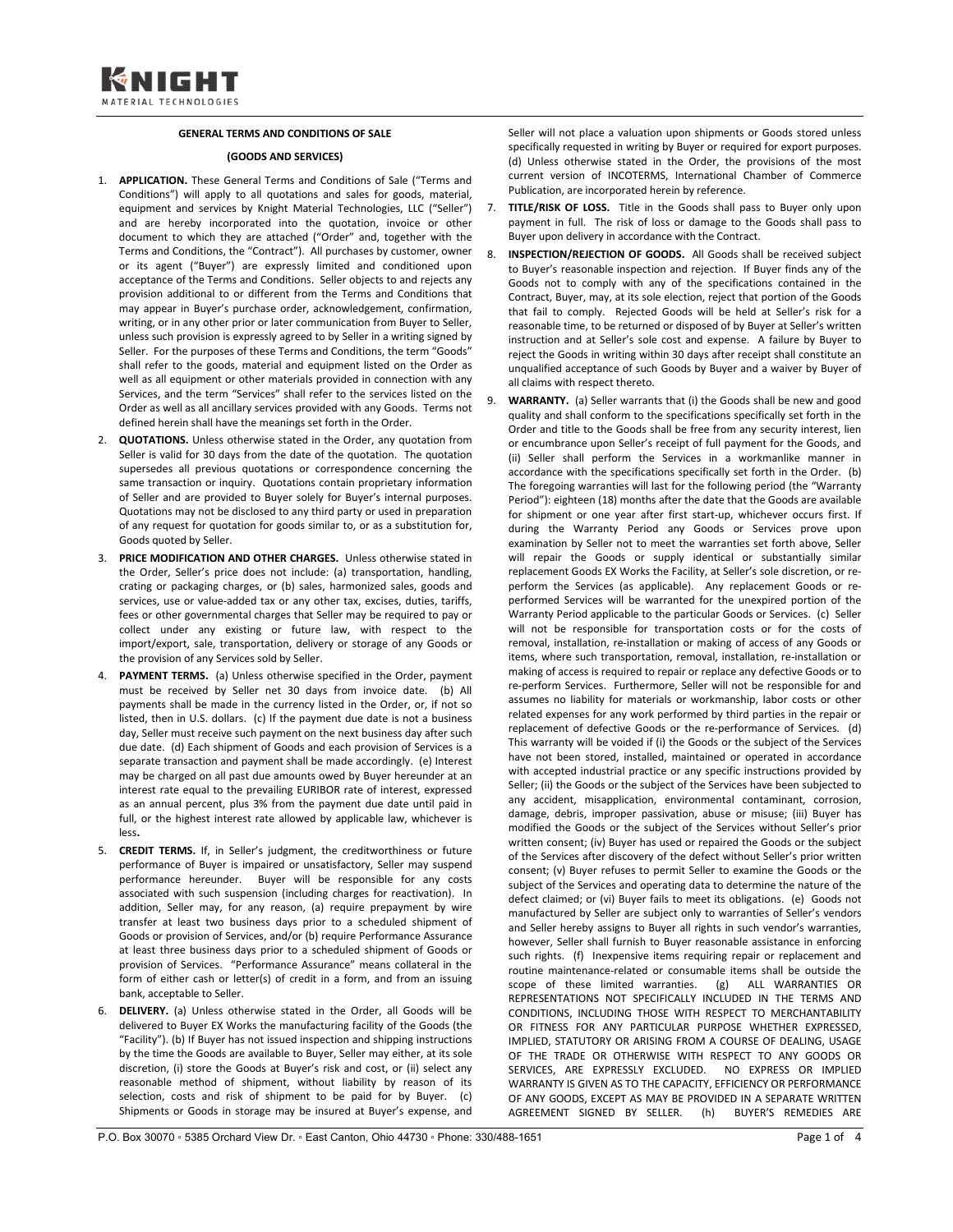SPECIFICALLY LIMITED TO THE REPAIR OR REPLACEMENT OF THE GOODS OR THE RE-PERFORMANCE OF THE SERVICES, AS APPLICABLE, DURING THE WARRANTY PERIOD, AND ARE EXCLUSIVE OF ALL OTHER REMEDIES. SHOULD THESE REMEDIES BE FOUND INADEQUATE OR TO HAVE FAILED OF THEIR ESSENTIAL PURPOSE FOR ANY REASON WHATSOEVER, BUYER AGREES THAT RETURN OF THE AMOUNT PAID BY BUYER TO SELLER UNDER THE CONTRACT SHALL PREVENT THE REMEDIES FROM FAILING OF THEIR ESSENTIAL PURPOSE AND SHALL BE CONSIDERED BY BUYER AS A FAIR AND ADEQUATE REMEDY.

- 10. **OBLIGATION OF BUYER.** Buyer is solely responsible for identifying and defining all processes and mechanical considerations and site requirements, which may affect the performance, reliability or operation of the Goods. Seller's quotation and any sale is based upon the covenant by Buyer that all information and data provided to Seller by or for Buyer is current, complete, accurate and does not contain information which is misleading.
- 11. **LIMITATION OF LIABILITY.** (a) THE LIABILITY OF SELLER AND ITS AFFILIATES IS LIMITED TO THE PRICE ALLOCABLE TO THE GOODS OR SERVICES DETERMINED DEFECTIVE, AND IN NO EVENT WILL THE CUMULATIVE LIABILITY OF SELLER AND ITS AFFILIATES BE IN EXCESS OF THE TOTAL PAYMENTS RECEIVED FROM BUYER UNDER THE CONTRACT, WHETHER ARISING UNDER WARRANTY/GUARANTEE, CONTRACT, NEGLIGENCE, STRICT LIABILITY, INDEMNIFICATION, DEFENSE OR ANY OTHER CAUSE OR COMBINATION OF CAUSES WHATSOEVER. ALL INSURANCE, BOND AND BANK GUARANTEE OR LETTER OF CREDIT PROCEEDS WHICH MAY BE PAID TO BUYER BY THE INSURERS, SURETIES OR BANKS OF SELLER OR ITS AFFILIATES WILL BE CREDITED AGAINST THE LIMITATION STATED ABOVE AND REDUCE THE AMOUNT OF THE CUMULATIVE LIABILITY OF SELLER AND ITS AFFILIATES. (b) NEITHER PARTY WILL BE LIABLE FOR SPECIAL, INDIRECT, INCIDENTAL OR CONSEQUENTIAL DAMAGES, INCLUDING LOSS OF PROFITS, REVENUES OR<br>OTHER FICONOMIC LOSSES, WHETHER ARISING UNDER OTHER ECONOMIC LOSSES, WHETHER ARISING UNDER WARRANTY/GUARANTEE, CONTRACT, NEGLIGENCE (INCLUDING NEGLIGENT MISREPRESENTATION), STRICT LIABILITY, INDEMNIFICATION, OR ANY OTHER CAUSE OR COMBINATION OF CAUSES, INCLUDING ANY THEORIES OF CONCURRENT LIABILITY ARISING FROM A DUTY OF CARE BY OPERATION OF LAW OR OTHERWISE. (c) THESE LIMITATIONS SHALL APPLY NOTWITHSTANDING ANY FUNDAMENTAL BREACH OR FAILURE OF ESSENTIAL PURPOSE OF ANY LIMITED REMEDY. BUYER'S REMEDIES ARE LIMITED TO THOSE REMEDIES STATED HEREIN AND THESE REMEDIES SHALL NOT FAIL THEIR ESSENTIAL PURPOSE BECAUSE BUYER IS LIMITED TO THE EXCLUSIVE REMEDIES AS STATED HEREIN. THIS SECTION 11 SHALL APPLY TO ANY ADDITIONAL PURCHASES OF EQUIPMENT (INCLUDING SPARE PARTS AND AFTER MARKET PARTS) BY BUYER FROM SELLER AFTER THE DATE OF THE ORDER.
- 12. **DEFAULT.** Upon the occurrence of any of the following events: (a) Seller, or any affiliate of Seller, shall not have received a payment due from Buyer, or any affiliate of Buyer, hereunder by the date such payment is due under the Contract, and such failure shall remain uncured for a period of three business days after Buyer's receipt of written notice from Seller of such non-payment; (b) the failure of Buyer or Seller to perform any other obligation in the Contract (excluding Section 5, CREDIT TERMS, which is subject to (d) below) and such failure is not excused or cured within 30 days after written notice thereof; (c) the occurrence of a Bankruptcy Event; or (d) the failure of Buyer to timely provide prepayment or Performance Assurance as set forth in Section 5, CREDIT TERMS, then the non-defaulting party, in its sole discretion and without prior notice (other than as provided above) to the defaulting party, may do any one or more of the following: (x) suspend performance under the Contract; or (y) terminate the Contract, whereby any and all obligations of the defaulting party, including payments or deliveries due, will, at the option of the non-defaulting party, become immediately due and payable or deliverable, as applicable. If, as a result of a default by Buyer, Seller suspends performance and withholds delivery of the Goods as permitted above, it may sell the Goods to a third party and deduct from the proceeds of such sale the purchase price and all reasonable costs resulting from Buyer's default as identified above, including all costs associated with the transportation (including demurrage and other vessel or shipping related charges), storage, and sale of the Goods. The foregoing rights,

which shall include specific performance, shall be cumulative and alternative and in addition to any other rights or remedies to which the non-defaulting party may be entitled at law or in equity. The nondefaulting party shall be entitled to recover from the defaulting party all court costs, reasonable attorneys' fees and expenses incurred by the nondefaulting party in connection with the defaulting party's default, and interest on past due amounts as set forth in Section 4, PAYMENT TERMS. In addition, Seller will have the right to maintain a lien on the Goods until payment in full is received by Seller. "Bankruptcy Event" means the occurrence of any of the following events with respect to either Buyer or Seller : (a) filing of a petition or otherwise commencing, authorizing or acquiescing in the commencement of a proceeding or cause of action under any bankruptcy, insolvency, reorganization or similar law; (b) making of an assignment or any general arrangement for the benefit of creditors; (c) having a bankruptcy petition filed against it and such petition is not withdrawn or dismissed within 30 days after such filing; (d) otherwise becoming bankrupt or insolvent (however evidenced); (e) having a liquidator, administrator, custodian, receiver, trustee, conservator or similar official appointed with respect to it or any substantial portion of its property or assets; or (f) being generally unable to pay its debts as they fall due.

- 13. **INTELLECTUAL PROPERTY.** (a) Seller will defend and indemnify Buyer from any claim, suit or proceeding brought against Buyer based on a claim that the Goods as manufactured and furnished by Seller and used in the manner for which it was intended and sold to Buyer constitutes an infringement of any United States, Canadian or European Union-member patent, if Seller is notified promptly in writing and given authority, information and assistance for the defense of such claim, suit or proceeding. All aspects of the defense and settlement of any such claim, suit or proceeding shall be within Seller's sole discretion. Buyer remains solely responsible for its own costs, including all fees and expenses of its own counsel, if any, or its personnel, which are incurred in conjunction with the defense of such claim, suit or proceeding. Should it be held that the Goods constitute infringement and the use of the Goods is enjoined, Seller will, at its sole discretion and at its own expense, either procure for Buyer the right to continue using the Goods, replace the Goods with noninfringing goods and modify the Goods to become non-infringing or refund the purchase price for the infringing Goods. This indemnification does not apply to any liability for infringement (i) of any method patent where the Goods are used with other apparatus for carrying out a process resulting in a combination of steps which is deemed to infringe a method patent or patent directed to a combination of steps, (ii) the Goods are modified by Buyer, (iii) the Goods are used by Buyer in a manner different than the use communicated to and understood by Seller at the time the Goods were sold to Buyer and such use constitutes infringement, or (iv) with respect to claims of infringement where the Goods were designed and manufactured in accordance with the design or specifications furnished or required by Buyer. Seller's obligations under this indemnity, including all of its costs associated with the defense of any such suit or proceeding, shall in no event exceed the purchase price of the infringing Goods. (b) Buyer will indemnify and hold harmless Seller from any suit or proceeding brought against Seller by any third party based on claims resulting from exceptions (i), (ii), (iii) or (iv) as stated above. (c) Seller retains all intellectual property rights, whether registered or unregistered, including trademarks, patents, and copyright of all documents, drawing rights, design rights, developed programs, software, models and other data provided or developed in the course of the Contract. Seller will, if so required by Buyer, grant Buyer a non-exclusive, non-assignable royalty free license to use the same only for the purposes of operating or maintenance of the equipment by Buyer. (d) Buyer represents and warrants to Seller that Buyer has all necessary rights and permissions to provide all information provided by or on behalf of Buyer to Seller and shall indemnify Seller from any third party with respect to Seller's use of such information in connection with the Contract.
- 14. **DELIVERY DATE.** Seller shall use reasonable efforts to meet Buyer's requested delivery date, but Seller does not guarantee a specific delivery date.
- 15. **BACKCHARGES.** No back charges will be paid or allowed by Seller unless: (a) Seller is notified in writing of any defect claim or omission pursuant to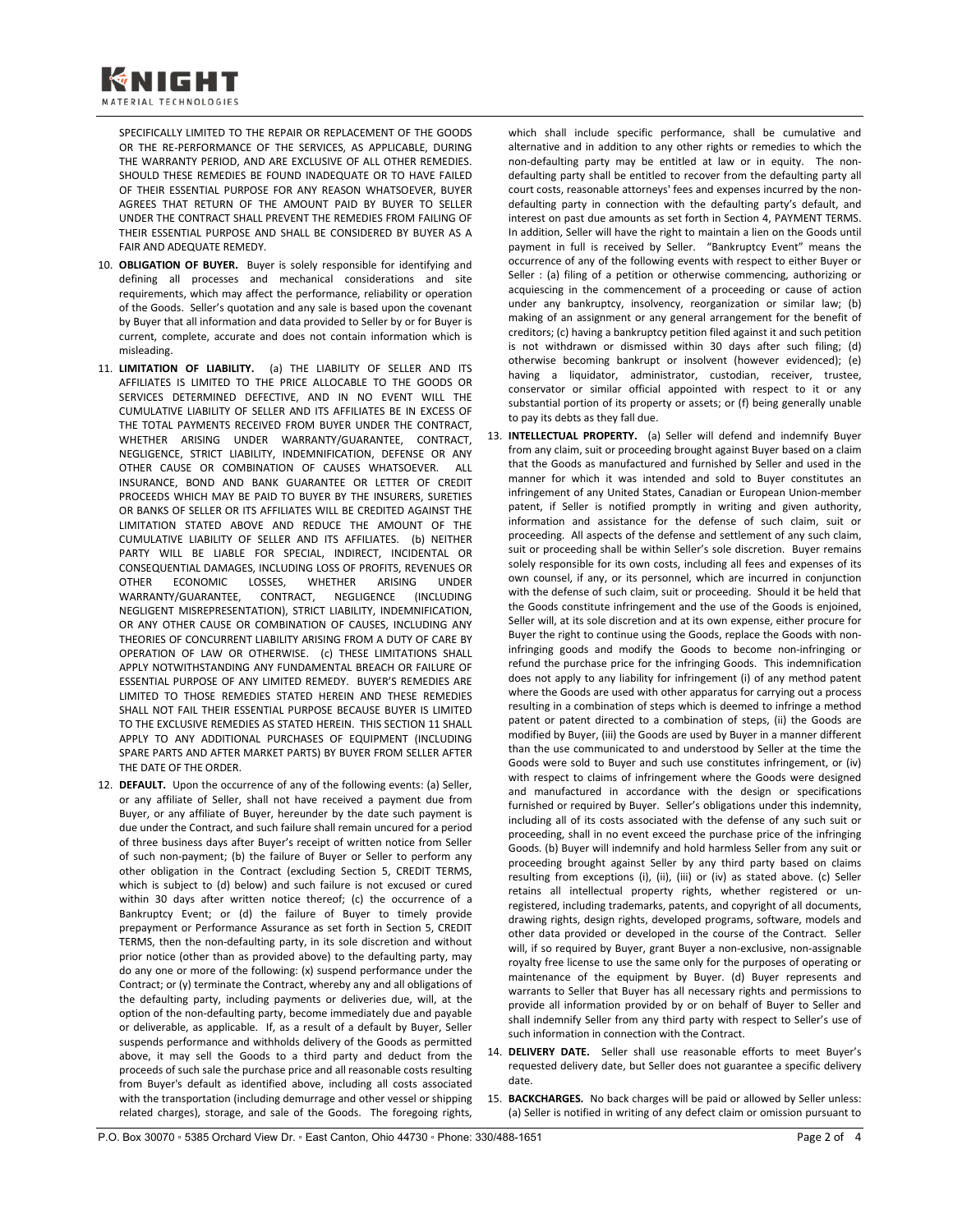

Section 9, WARRANTY, and (b) Seller provides prior approval of such back charges in writing.

- 16. **CANCELLATION FEE.** Buyer may not cancel any part of the Contract except upon written notice and payment to Seller of: (a) all reasonable costs arising from the Order prior to the date of cancellation. (b) all reasonable costs arising due to the cancellation, plus (c) a cancellation fee. Unless otherwise specified in the Order, the cancellation fee shall be the higher of 35% of the total price of the Contract or \$250.00. The parties agree that Seller's damages following a termination of any part of the Contract by Buyer are difficult to determine and that the cancellation fee provided by this provision is a genuine pre-estimate of loss and not a penalty and is reasonable in light of the circumstances. Seller shall be entitled to the payments set forth above if Seller terminates the Contract pursuant to Section 12, DEFAULT, or Section 17, SUSPENSION. Title to all works in progress and all materials not delivered to Buyer prior to the date of cancellation will remain with Seller.
- 17. **SUSPENSION AND DELAYS.** (a) Buyer may only suspend an Order upon receipt of Seller's prior written consent, which may be withheld by Seller for any reason. (b) If Buyer or any of its agents delays Seller's performance due to failure to promptly approve drawings or procedures or due to any other action or non-action on part of Buyer or its agents: (i) Buyer shall reimburse Seller for all costs incurred by Seller as of a result of such delay (including costs of reactivation), (ii) the delivery time shall be adjusted, and (iii) milestone payments (if applicable) will be adjusted to keep Seller whole for verifiable costs incurred up to the date of delay or suspension. (c) If, due to any action or non-action on the part of Buyer or its agents, Seller is delayed for more than 45 days, or such longer period of time as deemed reasonable by Seller in its sole discretion, Seller may elect to terminate the Agreement, such termination to be at Seller's sole discretion. Seller will be entitled to the payments provided in Section 16 following any such termination.
- 18. **FORCE MAJEURE.** Force Majeure means any circumstances beyond the reasonable control of either party, including fire, explosion, breakdown of machinery or equipment, plant shutdown, disease, epidemic or quarantine, strikes or other labor disputes, acts of terrorism or war, riots or other civil disturbances or voluntary or involuntary compliance with any law, order regulation, recommendation or request of any governmental authority, inability to obtain materials necessary for manufacturer of the Goods, total or partial failure of any of Seller's usual means of transportation of the Goods, or for failure to obtain necessary governmental approvals, permits or licenses. Neither party will have any liability, other than for the payment of monies owing, for their failure to perform any of their contractual obligations arising out of or in connection with events of Force Majeure.
- 19. **ASSIGNABILITY.** The rights and duties under the Contract are not assignable or transferable by Buyer, in whole or in part, by operation of law or otherwise, without the prior written consent of Seller that may be granted or withheld in its sole discretion. Any assignment or attempted assignment in contravention of the foregoing shall be null and void, shall be considered a breach of the Contract and shall permit Seller, in addition to any other rights which it may have, to terminate the Contract. Seller shall have the right to assign any rights or obligations under the Contract to any third party.
- 20. **GOVERNING LAW.** The Contract and its execution, performance, interpretation, construction and enforcement shall be governed by the law, both procedural and substantive, of the State of Ohio, without regard to its conflicts of law rules. Any action or proceeding between Buyer and Seller relating to the Contract shall be commenced and maintained exclusively in the State or federal courts in Stark County, Ohio, and Buyer submits itself unconditionally and irrevocably to the personal jurisdiction of such courts. BUYER AND SELLER EACH WAIVE, TO THE FULLEST EXTENT PERMITTED BY LAW, ANY RIGHT IT MAY HAVE TO A TRIAL BY JURY IN RESPECT OF ANY SUIT, ACTION, CLAIM OR PROCEEDING RELATING TO THE CONTRACT.
- 21. **NOTICE.** All notices, consents, communications or transmittals under the Contract shall be in writing and shall be deemed received on the day of delivery if personally hand delivered or sent by facsimile or electronic transmission (with written confirmation of the completed transmittal); or

within two business days if mailed as certified or registered mail with return receipt, postage prepaid addressed to the party to whom such notice is given at the address of such party stated in the Contract.

- 22. **ENTIRE AGREEMENT; AMENDMENT; WAIVERS.** The Contract shall supersede all prior negotiations, discussions, and dealings concerning the subject matter hereof, and shall constitute the entire agreement between Seller and Buyer concerning the subject matter hereof. There are no understandings, inducements, commitments, conditions, representations or warranties of any kind, whether direct, indirect, collateral, express or implied, oral or written, from either party to the other, other than as contained in this Agreement. Neither party shall claim any amendment, modification or release of any provisions hereof unless the same is in writing and signed by both parties. No waiver by Buyer of any breach of any terms, conditions or obligations under the Contract shall be deemed a waiver of any continuing or subsequent breach of the same or any other terms, conditions or obligations hereunder.
- 23. **ELECTRONIC TRANSACTIONS.** The Contract may be digitally copied and stored on computer tapes and disks (the "Imaged Agreement"). The Imaged Agreement (once digitally regenerated to paper form), and any facsimile, and all computer records of the foregoing, if introduced as evidence in any judicial, arbitration, mediation or administrative proceedings, will be admissible as between the parties to the same extent and under the same conditions as other business records originated and maintained in documentary form and neither party shall object on the basis that such business records were not originated or maintained in documentary form under any rule of evidence.
- 24. **COMPLIANCE.** (a) Buyer and Seller shall comply fully with all applicable laws and regulations in their respective performances of the Contract and shall neither take nor refrain from taking any action that could result in liability for either Buyer or Seller under applicable law, including the U.S. Foreign Corrupt Practices Act, the OECD Anti-Bribery Convention or any other applicable anti-bribery law or treaty, or those regulations maintained by the U.S. Treasury Department's Office of Foreign Assets Control (31 C. F. R. Chapter V) or the U.S. Commerce Department's Bureau of Industry and Security (15 C.F.R. Parts 730 et. Seq.). Neither Buyer nor Seller shall be required to take or refrain from taking any action impermissible or penalized under United States or other applicable laws. (b) Without restricting the generality of the foregoing: (i) Buyer does hereby acknowledge that any distribution, sale, transfer or re-export of the Goods is governed by and subject to the trade control laws of the United States. (ii) Buyer will not distribute, sell, transfer or re-export the Goods, except in conformance with United States law. (iii) If Buyer knows or has reason to know that any of its customers intends to distribute, sell, transfer or re-export the Goods, either directly or through incorporation into other products, then Buyer shall inform the customer that the customer is responsible for obtaining any licenses or other approvals from the U.S. Government before such distribution, sale, transfer or re-export, by including the following language in Buyer's purchase order acknowledgement or other appropriate documentation to its customer: NOTICE: The products, technical data, and/or software included in this Order were provided in compliance with the laws and regulations of the United States. Customer is responsible for obtaining all licenses, permits or other approvals that may be necessary under the laws of the United States before any distribution, sale, transfer or re-export of such items and for ensuring that the end-user and end use of these products are permitted under U.S. law. Re-export, diversion, transshipment, or use contrary to U.S. law is prohibited and is cause for cancellation of this [purchase order]." (c) Buyer's breach of this Section shall constitute cause for immediate termination of the Contract by Seller.
- 25. **INDEPENDENT CONTRACTORS.** Seller and Buyer are independent contractors only and are not partners, master/servant, principal/agent or involved herein as parties to any other similar legal relationship with respect to the transactions contemplated under the Contract or otherwise, and no fiduciary, trust, or advisor relationship, nor any other relationship imposing vicarious liability shall exist between the parties under the Contract or otherwise at law.
- 26. **NO THIRD PARTY BENEFICIARIES.** The Contract is solely for the benefit of, and shall inure to the benefit of, Buyer and Seller, and shall not otherwise